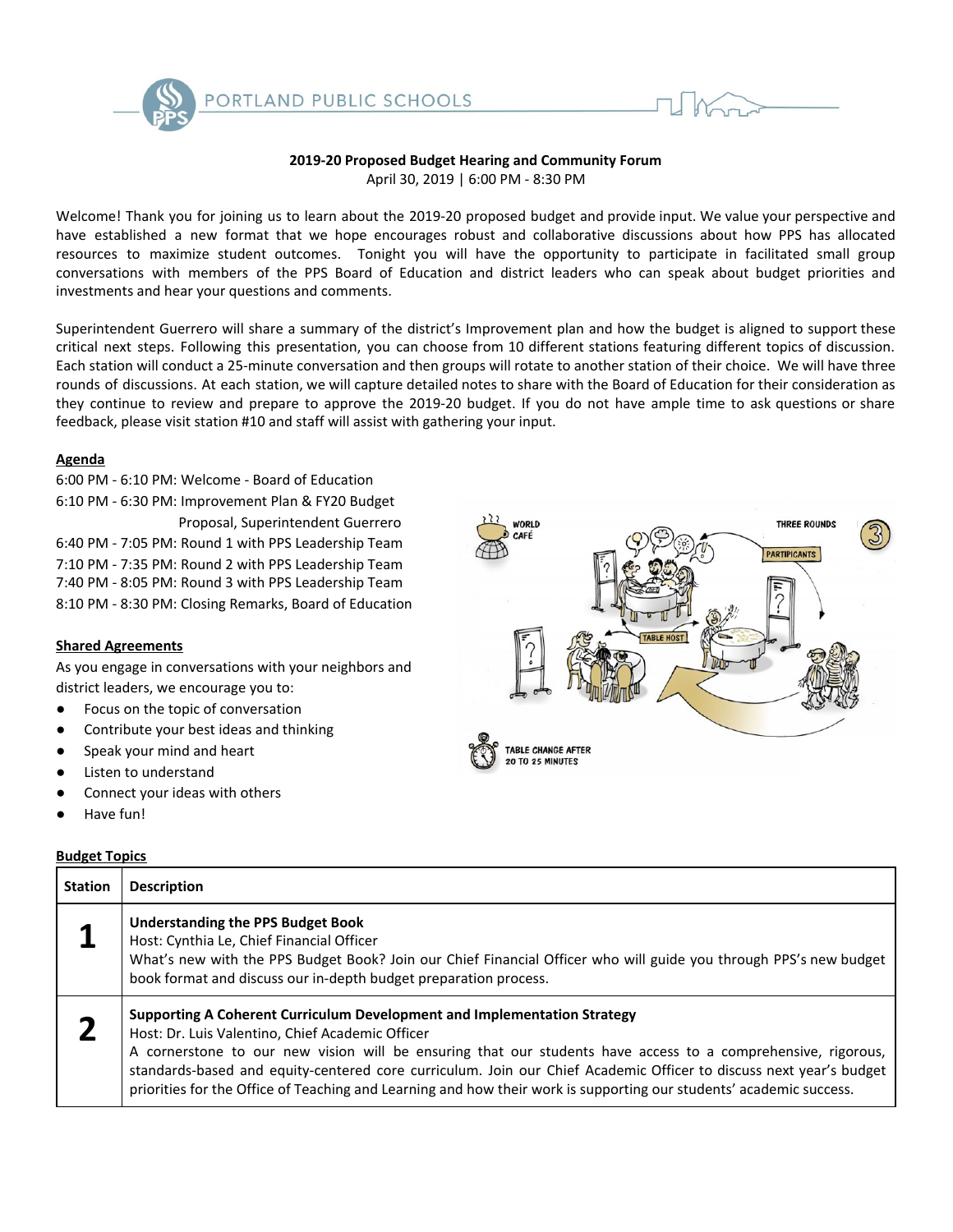



|           | <b>Strengthening our Multi-Tiered Systems of Support (MTSS)</b><br>Host: Brenda Martinek, Chief of Student Support Services<br>This year's budget proposes an increased investment in Multi-Tiered Systems of Support (MTSS)--the practice of<br>supporting high-quality instruction by developing differentiated interventions matched to student needs. Join our Chief<br>of Student Support Services and Director of MTSS to learn what it means for your student and why PPS is prioritizing<br>this strategy in next year's proposed budget.                      |
|-----------|------------------------------------------------------------------------------------------------------------------------------------------------------------------------------------------------------------------------------------------------------------------------------------------------------------------------------------------------------------------------------------------------------------------------------------------------------------------------------------------------------------------------------------------------------------------------|
| 4         | <b>Enhancing Special Education Services</b><br>Host: Mary Mertz, Senior Director of Special Education Services<br>Committed to providing every student high-quality instruction that is responsive to individual needs, next year's budget<br>proposes a \$5.7 million increase in Special Education Services. Join our Senior Director of Special Education Services to<br>discuss how this additional investment strengthens our ability to support the needs of our students.                                                                                       |
| 5         | <b>Differentiating School Supports</b><br>Host: Dr. Kregg Cuellar, Chief of Schools<br>PPS aims to transform school and student achievement by providing differentiated levels of support and resources to<br>school communities, helping to create the conditions required to accelerate improvement and narrow the opportunity<br>gap. Join our Chief of Schools and Assistant Superintendents to discuss this year's budget proposal through the lens of<br>an equitable staffing model.                                                                            |
| 6         | <b>Modernizing Our Schools</b><br>Host: Dan Jung, Chief Operations Officer<br>Thanks to voter supported bond measures, PPS is modernizing and improving our school facilities. In the 2019-20<br>school year, PPS will see the completion of Grant High School's modernization and construction will begin on Kellogg<br>Middle School, Madison High School, and Lincoln High School. Join our Chief of Operations to discuss the status of bond<br>funded modernization and health and safety projects.                                                               |
|           | Utilizing our Racial Equity and Social Justice Lens in the Budget Process<br>Host: Jonathan Garcia, Chief Engagement Officer<br>Join our Chief Engagement Officer to discuss how the district's Racial Equity and Social Justice lens was used to make<br>critical decisions in the proposed 2019-20 budget.                                                                                                                                                                                                                                                           |
| 8         | <b>Advocating for Increased School Funding</b><br>Host: Portland Association of Teachers (PAT) and Portland Council PTA<br>How can we, as one community, advocate for increased school funding? Join the Portland Association of Teachers and<br>the Portland Council PTA who will share updates on legislative work underway to secure more funding for K-12. Join<br>them to find ways you can help effectively advocate for increased funding for education.                                                                                                        |
| 9         | <b>General Topics, Executive Administration and Board Office Budget</b><br>Host: Claire Hertz, Deputy Superintendent of Business and Operations and Stephanie Soden, Executive Chief of Staff<br>Do you have other topics in mind not addressed at the other stations? Join our Deputy Superintendent for Business and<br>Operations and Chief of Staff who will be on hand to discuss general topics and review how investments in central<br>office functions support student outcomes, racial equity and social justice, and the district's ongoing transformation. |
| <b>10</b> | <b>Public Comment</b><br>Host: Stephanie Cameron, Senior Director of Communications and Don Wolff, Chief Technology Officer<br>Have more you want to share with the Board of Education? Join us to record a video message or leave a written<br>message on the proposed budget to the Board. These will be published and shared with the Board of Education as they<br>deliberate.                                                                                                                                                                                     |